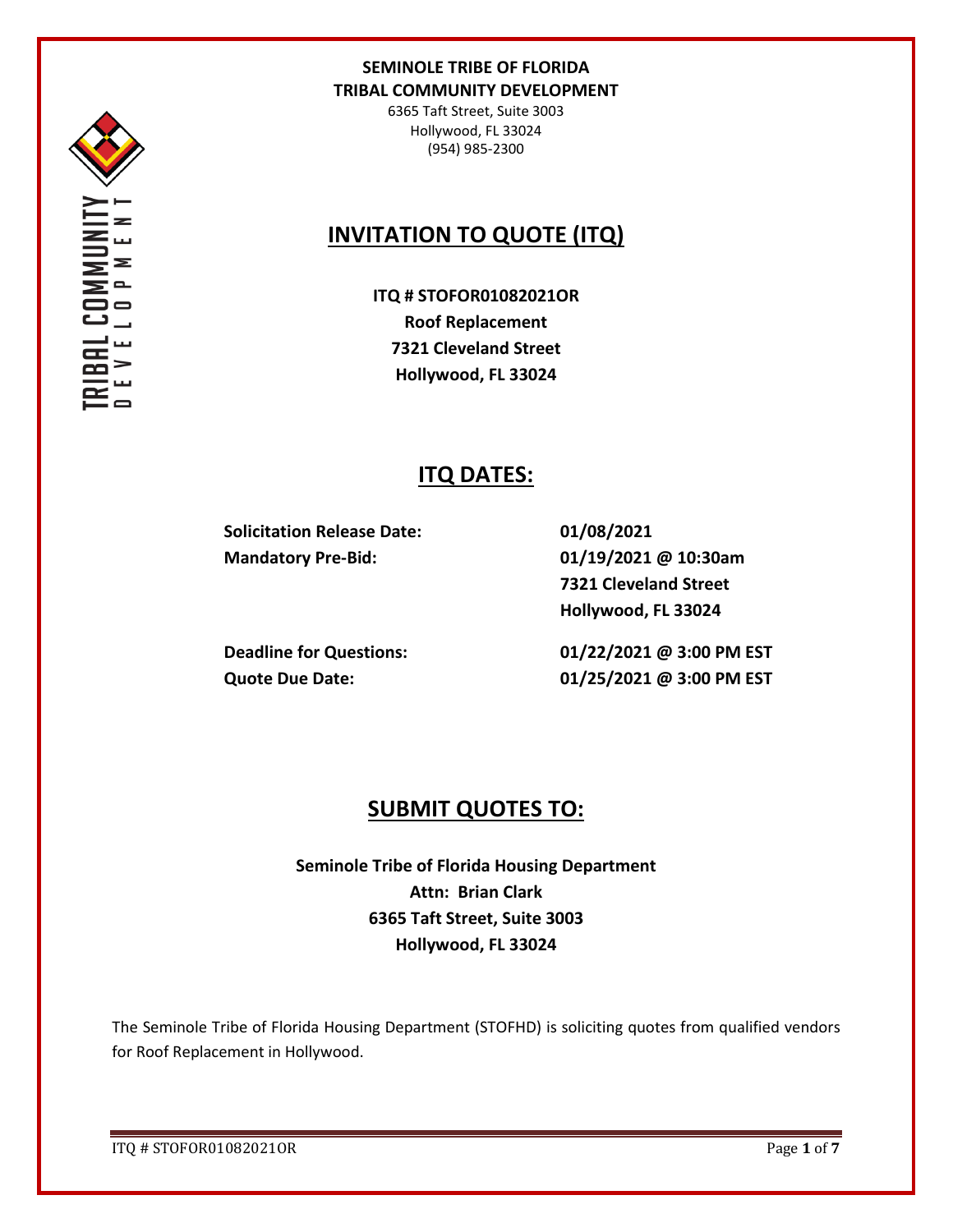6365 Taft Street, Suite 3003 Hollywood, FL 33024 (954) 985-2300

## **SECTION 1: INTRODUCTION AND INSTRUCTIONS**

#### **1.0 INTRODUCTION**

This ITQ provides prospective firms with sufficient information to enable them to prepare and submit quotes to the Seminole Tribe of Florida Housing Department (STOFHD) for The STOFHD is initiating this competitive ITQ to qualified Vendors who are in the business of providing General Contractor Services, capable of completing numerous job functions/services in a timely manner and therefore, seeks to enter into an Agreement with that Vendor.

### **1.1 INSTRUCTIONS**

This Invitation to Quote (ITQ) contains the instructions governing the quotes to be submitted and the material to be included therein; as well as any mandatory requirements that must be met to be eligible for consideration. All requests for clarification and/or any additional questions regarding this ITQ must be submitted via email to: BrianClark@semtribe.com

Seminole Tribe of Florida Housing Department:

 ATTN: **Brian Clark 6365 Taft Street, Suite 3003 Hollywood, FL 33024**

A mandatory pre-bid meeting at the home is scheduled for **January 19th 2021 @ 10:30AM** 

**Only those emailed quotes received in this Hollywood Housing Department office on or before the Due Date and time will be eligible for consideration. Any quote received after the Due Date and time, regardless of the method of delivery, will be discarded**.

The STOFHD hereby notifies all bidders that if your quote is selected, you will be required to enter into a formal contract with the Seminole Tribe of Florida for the services you are bidding. You will also be required to meet all company vendor, insurance and certification requirements.

The STOFHD reserves the right to reject any or all quotes, to waive formalities or informalities, and to award contract, either in whole or in part. The right is also reserved to select minority vendors and/or vendors with tribal member ownership.

All quotes submitted become the property of STOFHD upon receipt. The content of all quotes shall be kept confidential until an award is made, after which such content will no longer be kept confidential, except as noted therein.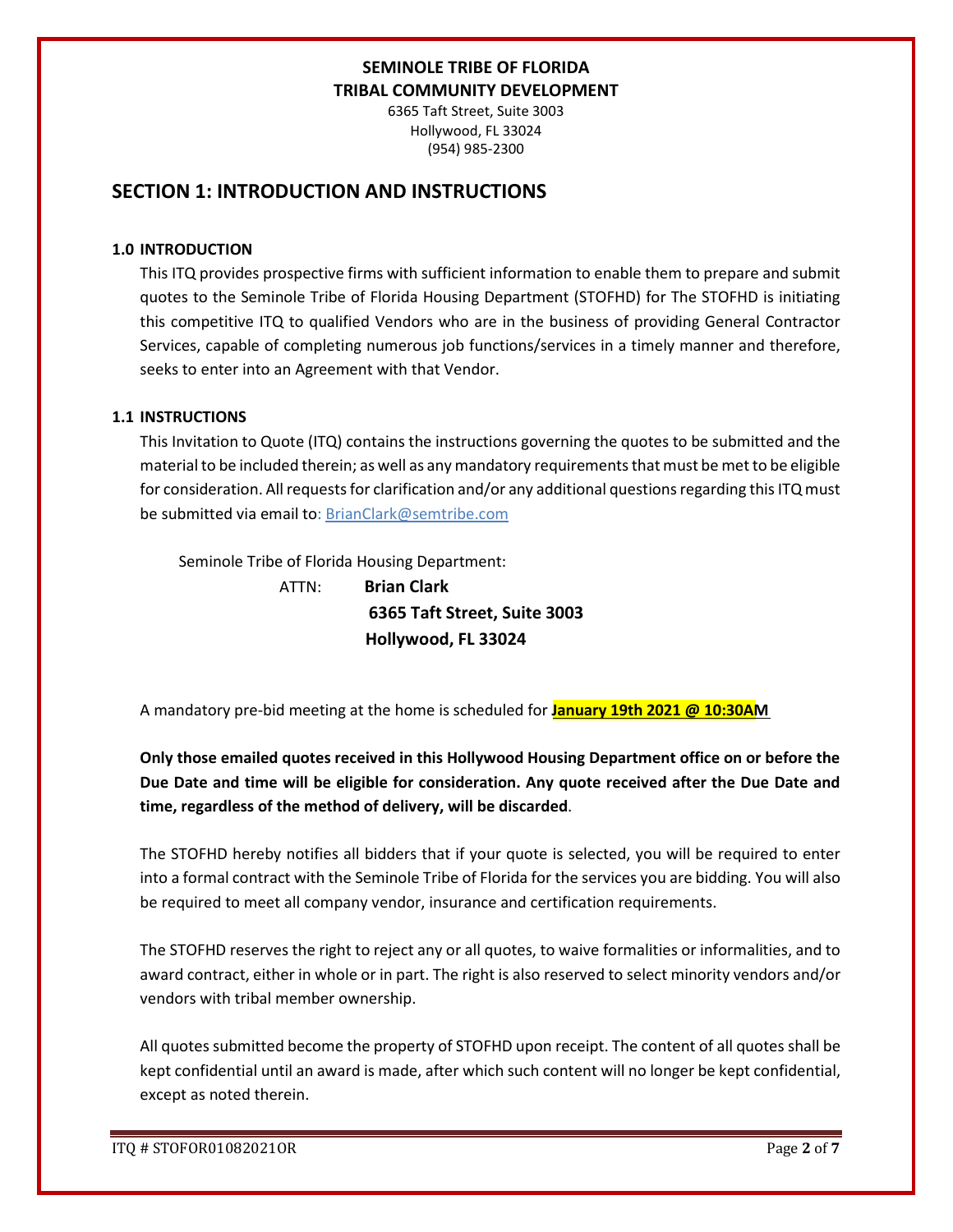6365 Taft Street, Suite 3003 Hollywood, FL 33024 (954) 985-2300

## **SECTION 2: GENERAL REQUIREMENTS**

#### **2.0 OBJECTIVE**

The objective of this ITQ is to provide sufficient information to enable qualified Respondents to submit written quotes. This ITQ is neither a contractual offer nor a commitment to purchase any products or services. All information contained in the quote must be legible. Any and all corrections and or erasures must be initialed. **Each quote shall be signed in ink by an authorized representative of the respondent**. The contents of the quote submitted by the successful respondent of the ITQ may become part of the contract awarded as a result of this solicitation.

#### **2.1 SCOPE OF WORK (SOW)**

The Scope-of-Work ("SOW") contained in the Attachments describes the services expected for a Contractor to provide the STOFHD. Respondent must ensure that all such services contained in the SOW are provided for in every particular and shall meet or exceed the level of quality, availability, features, functionality, frequency, accuracy, and performance.

The silence of specifications or requirements as to any detail contained in this document or any of the attachments or exhibits, or the apparent omission from any specifications or requirements, or a detailed description concerning any point, shall be regarded as meaning that only the best commercial practices shall prevail and that only material and workmanship of the finest quality are to be used. All interpretations of the Scope of Work shall be made on the basis of this statement.

#### **2.3 NOTIFICATION**

Each respondent submitting a quote in response to this ITQ will be notified in writing as to acceptance or rejection of their quote. Release of notification letters should be within sixty (60) days of the quote submission date. STOFHD reserves the right to delay this action if it is deemed to be in the best interests of STOFHD.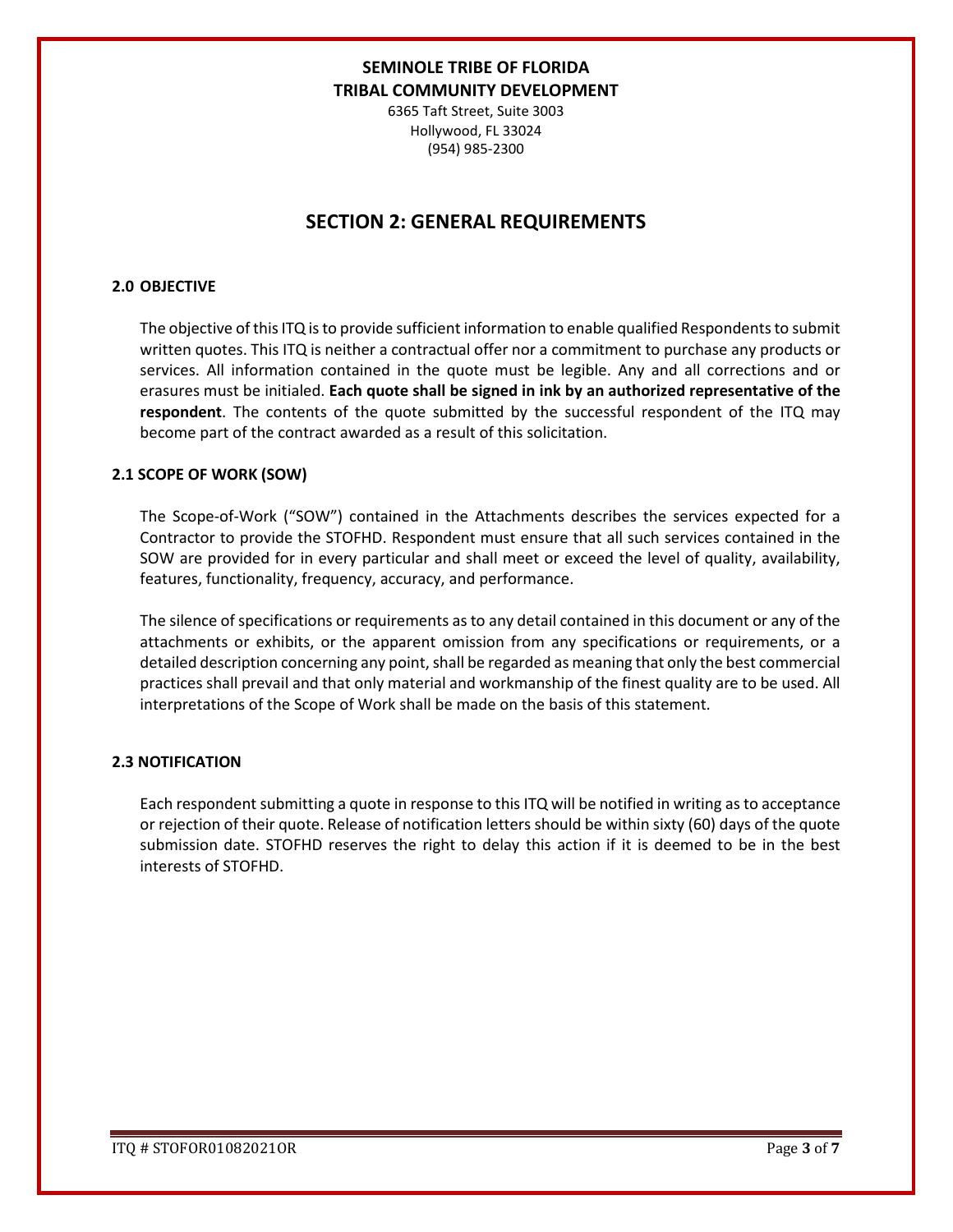6365 Taft Street, Suite 3003 Hollywood, FL 33024 (954) 985-2300

# **Housing Standardized Request for Repairs/Construction**

### **Bathroom:**

- All wood cabinets are required at all times, when like for like is stated if current cabinet is particle board, include in the bid the price to replace with all wood
- Durock on walls in the shower or tub area
	- o All joints, corners and around windows must be sealed with red guard
	- o Extend the Durock 2' on all sides beyond the shower or tub
- Shower floor mortar bed, no foam or any other products should be used
	- o Minimum 2-4% pre-slope
- Liner should be water tested for 24 hours
	- o Minimum 6 inches
- All floor tile should be slip/skid resistant
- Shower floor tile should be a maximum of 2x2 mesh
- Provide backing for all walls inside tub/shower area between 32" and 38"
- Faucets should be Kohler or Delta
- From shower diverter to shower head piping must be copper tubing and copper fittings o Secure the diverter and pipe fittings securely
- When tiling the walls extend 2 feet passed the shower or tub
- ADA bathroom the entire bathroom must be tile a minimum of 4 feet
- All toilets must be Kohler highline
- All exhaust must be vented through the roof or soffit
	- o The exhaust fan and light for the bathroom must be on the same switch
- All paint must be high gloss

### **Kitchen:**

- All wood cabinets are required at all times, when like for like is stated if current cabinet is particle board, include in the bid the price to replace with all wood.
- All sinks should be deep double drop in sinks
- Faucets should be Delta with a pull out spray hose
- Moisture resistant (purple) drywall
- Cabinet screws should be a minimum of  $2\frac{1}{2}$  inches
	- o Efforts should be made to find a stud
- If drywall is removed from floor to ceiling, blocking must be provided for upper and lower cabinets

All microwave and kitchen hoods must be exhausted outside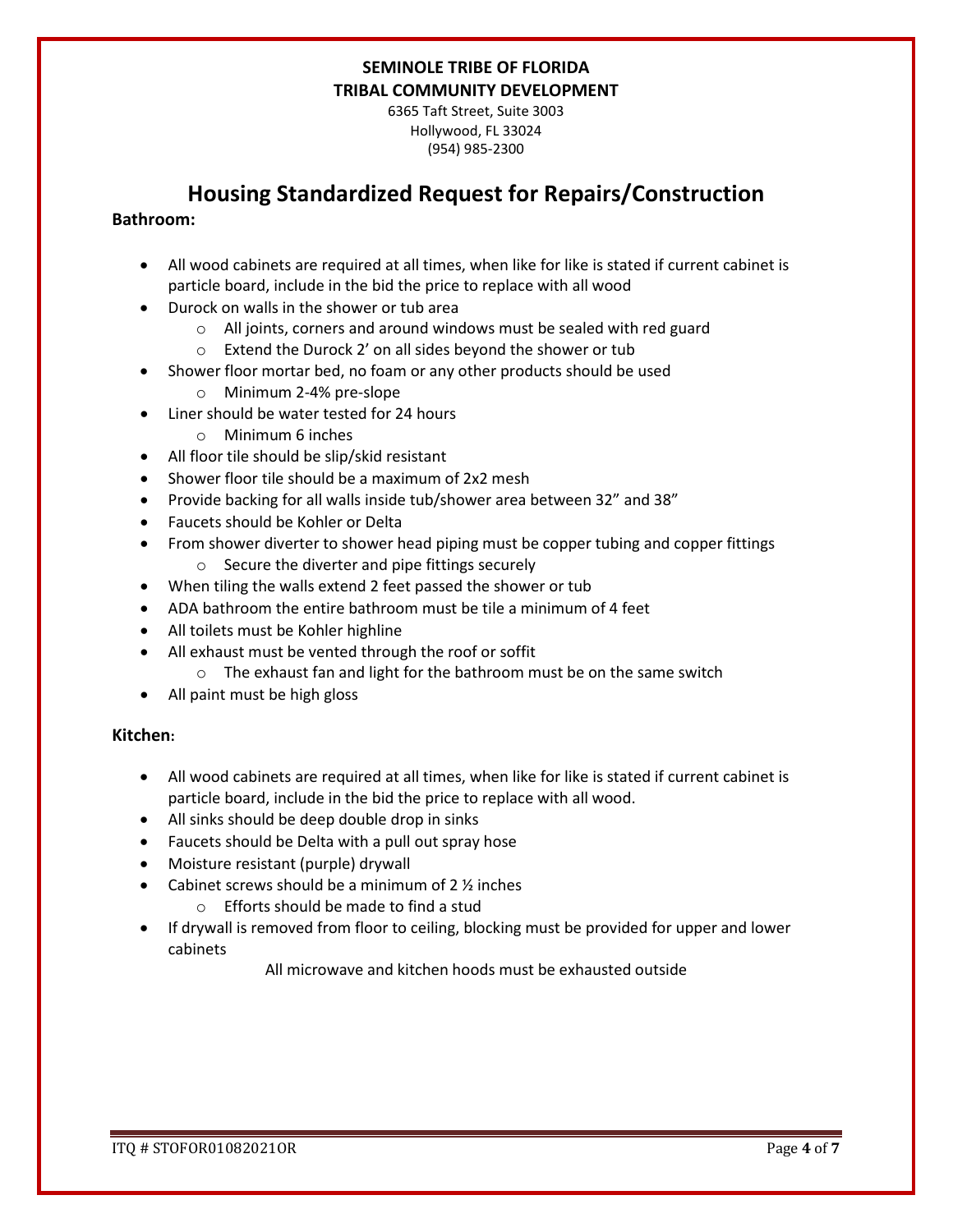6365 Taft Street, Suite 3003 Hollywood, FL 33024 (954) 985-2300

### **Mechanical/HVAC:**

- All AC units must be installed on a metal stand with a secondary pan and connect float switch
- A primary float switch must be installed and connected
- When replacing duct work all joints and seams must be taped and mastic
- All new HVAC units must be a minimum of 16 seer
- All flexible ducts must be a minimum of R8 R-value
- All disconnects should be the pull type non-fuse
- Rheem, Goodman, Night and Day units preferred
- Caulk around all AC vents
- Keyed lockout caps must be on all units

### **Water Heaters:**

- GE brand, replaced like for like gallon size
- Drain pan required
- TRV piped to the outside
- All water heaters should have a separate shut off switch
- New code required Energy conservation code chapter 4
- Heat traps are mandatory

### **General Notes:**

- Schedules must be submitted with all bids and updated any time there is a change
- Contractors are expected to work Monday-Friday, 8:00am-5:00pm unless otherwise specified by the project manager
- When installing new drywall in bedroom, living room etc., backing must be provided for TV's being mounted on the wall
- Place a chase and an outlet at the same area where backing is located
- Seal all recess lighting, caulk the lights to the ceiling
- Caulk around all exterior lights
- All exterior light fixtures must be LED
- Any penetration that are made through the wall to the exterior must be caulked or sealed
- Any new gutters must have leaf guard
- Any roof repairs/replacement must follow Miami-Dade standards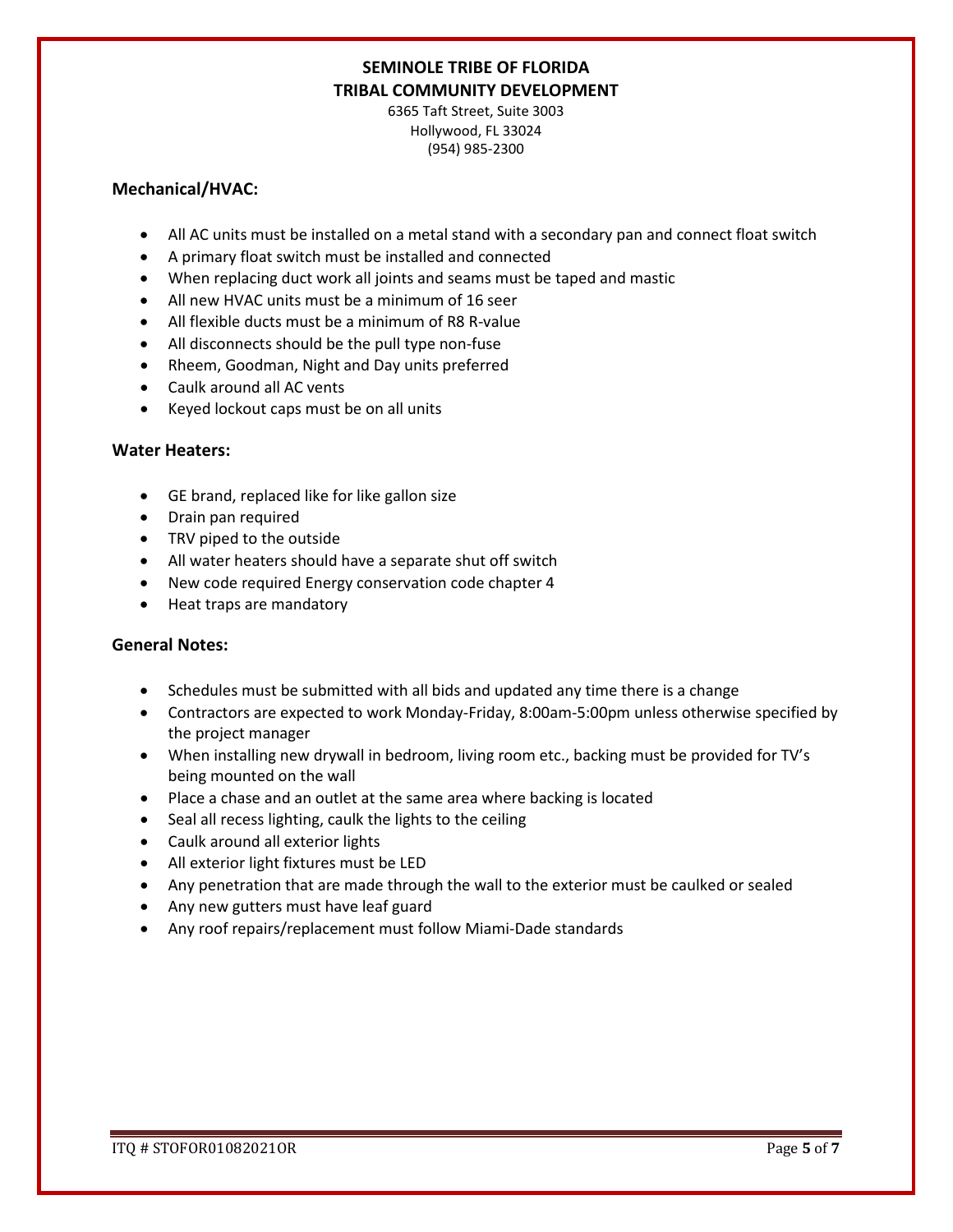6365 Taft Street, Suite 3003 Hollywood, FL 33024 (954) 985-2300

# **Scope of Work Roof Replacement**

- Supply all labor and materials.
- All work performed shall be as per code(s).
- Place drop cloths, wall curtains, etc. to protect existing finishes, equipment, furniture, etc.
- **Schedule of Values and proposed Schedule shall be submitted with proposals.**
- Supply all drawings/prints and any other documentation needed by the Building Department.
- Clean up jobsite daily and before the final inspection of the completed job.
- Contact Housing Department for final inspection, prior to leaving the jobsite.

#### • **Roof Replacement**

In general, the work includes, but is not limited to:

- **a.** Supply all labor and materials to install 3 Tab Shingles. The roof system is to be installed as directed by the current Product Approval/NOA, and the current Florida Building Code High Velocity. Flat roof included.
- **b.** Remove all existing roof tiles, vent boots, felt, drip edge and gutters as necessary.
- **c.** Inspect and replace any rotted or damaged plywood and fascia board.
- **d.** Proposal to include 8 sheets (4x8) of plywood decking, provide a per sheet price for any additional sheets required.
- **e.** Proposal to include 80' of wood fascia, provide per ft. price for any additional.
- **f.** Re-nail all roof deck sheeting per the current Florida Building Code High Velocity.
- **g.** Install new drip edge per code.
- **h.** Install the underlayment as directed by the manufactures NOA 30# felt, tin tab with ring shank nails.
- **i.** Install layer of Polystick on top of felt. Price as an Option
- **j.** Replace all removed vent caps with new. (Like for Like)
- **k.** Call Housing and the STOF Building Department for roof inspections.
- **l.** Prime and paint to match any replaced fascia board.
- **m.** Use a magnate pulled over the surrounding work area to remove any nails from the grass/yard around the home daily.
- **n.** Clean up and remove any and all debris daily from the job site.